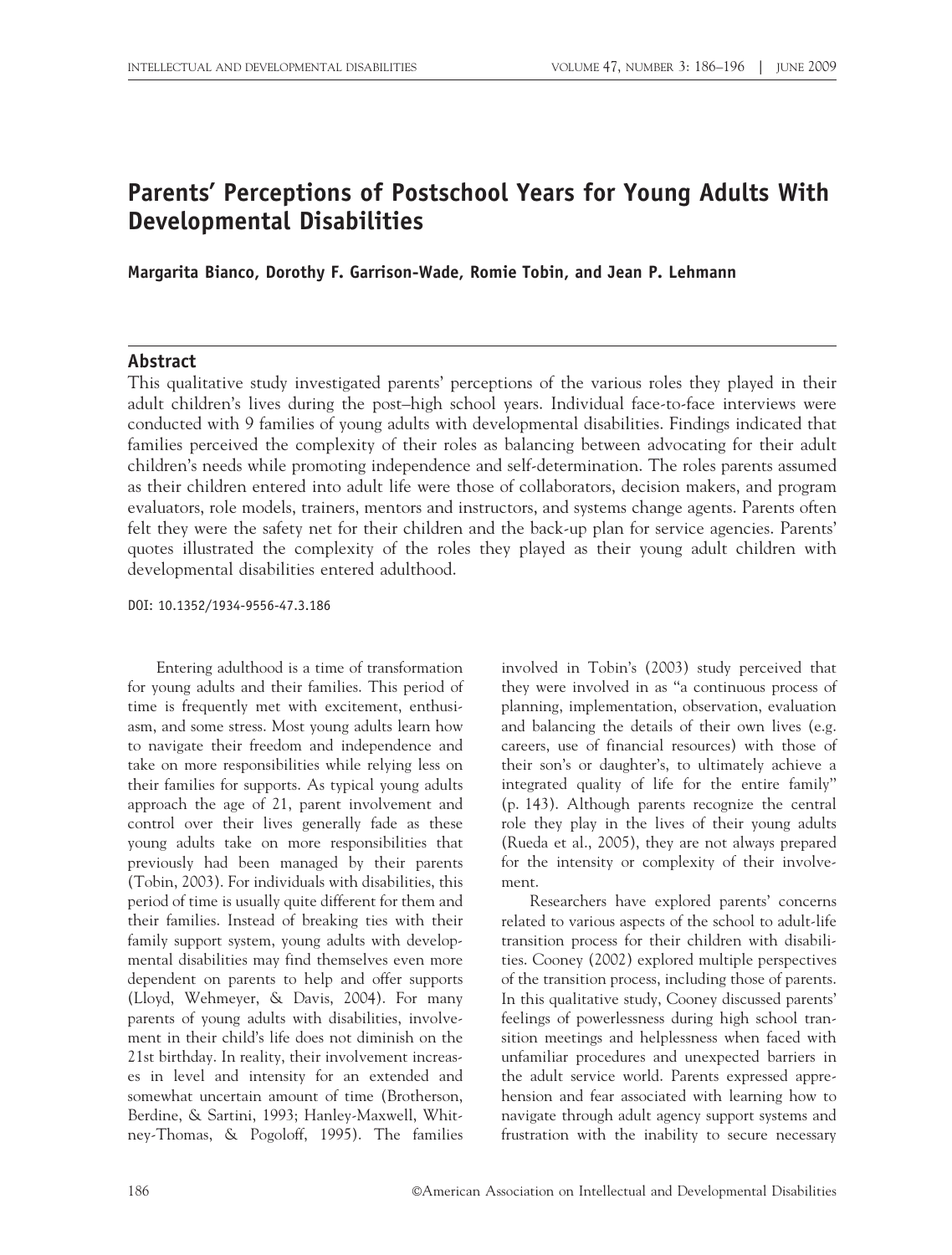supports in a timely manner. Parents were also concerned that the postschool program options discussed during transition meetings did not parallel their child's full capabilities.

Other researchers have identified similar parental concerns. Specifically, these concerns include (a) identifying residential living options, (b) determining available employment opportunities, (c) locating and planning for social outlets for their adult child, and (d) finding available agency assistance (Chambers, Hughes, & Carter, 2004; Cooney, 2002; Hanley-Maxwell et al., 1995; Whitney-Thomas & Hanley-Maxwell, 1996). According to Whitney-Thomas and Hanley-Maxwell, these legitimate concerns ''mirror the areas of need and problematic outcomes identified in the literature'' (p. 84). Parents' dilemmas are exacerbated further by the limited resources in the adult service system. As a result, extra demands are placed on parents as they end up filling in the voids that exist (West & Fuller, 2006). The complex nature of parents' roles as their children leave the school system has been described as a linchpin or case manager (Timmons, Whitney-Thomas, McIntyre, Butterworth, & Allen, 2004). Parents are often confused and concerned about what role they play or will play in helping their child access needed supports (Cooney, 2002).

Given the intensity of parental involvement (Timmons et al., 2004) and obvious concerns for their young adult children's outcomes, additional information is needed on the roles parents fill after their child has exited the school system. Although there is an adequate body of knowledge regarding parents' perspectives during the transition process, less is known about parents' roles in the post–high school years. Having more insight into parents' experiences during this critical period would help secondary educators, transition coordinators, and adult service providers understand the gaps parents currently fill in supporting their children and the resulting needs of both the systems and families. A deeper understanding of the multifaceted roles parents assume may foster meaningful collaborations between parents and service providers and highlight the need for professionals to better prepare parents for the future that awaits them.

The purpose of this study was to solicit parents' voices to provide a better understanding of parents' experiences and perceptions of their roles during the post–high school years for their children with developmental disabilities. This qualitative study

entailed interviews of 9 parents and revealed their perceptions of this phenomenon.

# Method

The qualitative approach used was phenomenology. Phenomenology is the study of the meaning people ascribe to events they experience (Moustakas, 1994). In phenomenology, the researcher is committed to understanding the social phenomena of participants' experiences. The phenomenon of interest was the transition from mandated public educational services to adult living as experienced and perceived by parents of young adults with cognitive disabilities.

In phenomenological inquiry, the researcher has a personal connection to the social phenomena being investigated (Creswell, 1994; Moustakas, 1994). In this study, the researcher's (R. T.) personal connection to this inquiry was as a parent of a young adult with intellectual disability who has experienced transition from school to adult living. Her credibility was increased by the fact that she had also been employed as a community service– based parent advocate.

# Participants

A process of purposeful sampling was used to secure names of participants for the study. The developmental disabilities adult services system agreed to mail a packet to families who met the criteria of having young adults who had graduated or ''aged-out'' of educational services between 2 and 5 years prior to the study. The packet contained a letter of support from the agency director, a study abstract, an invitation to participate in the study, and a return form indicating willingness to participate in the study. Forty-nine families were identified whose children met the criteria; 26 families agreed to participate; however, only 9 families were available for interviews during a 6 week period. Table 1 illustrates a summary of the demographic information about the participants and the young adult child they described. Pseudonyms were used to protect the identity of study participants.

Four of the families had sons and 5 had daughters labeled as having intellectual disability. These young adults were eligible for and engaged in the adult developmental disabilities service system. Although the disability labels were the same, it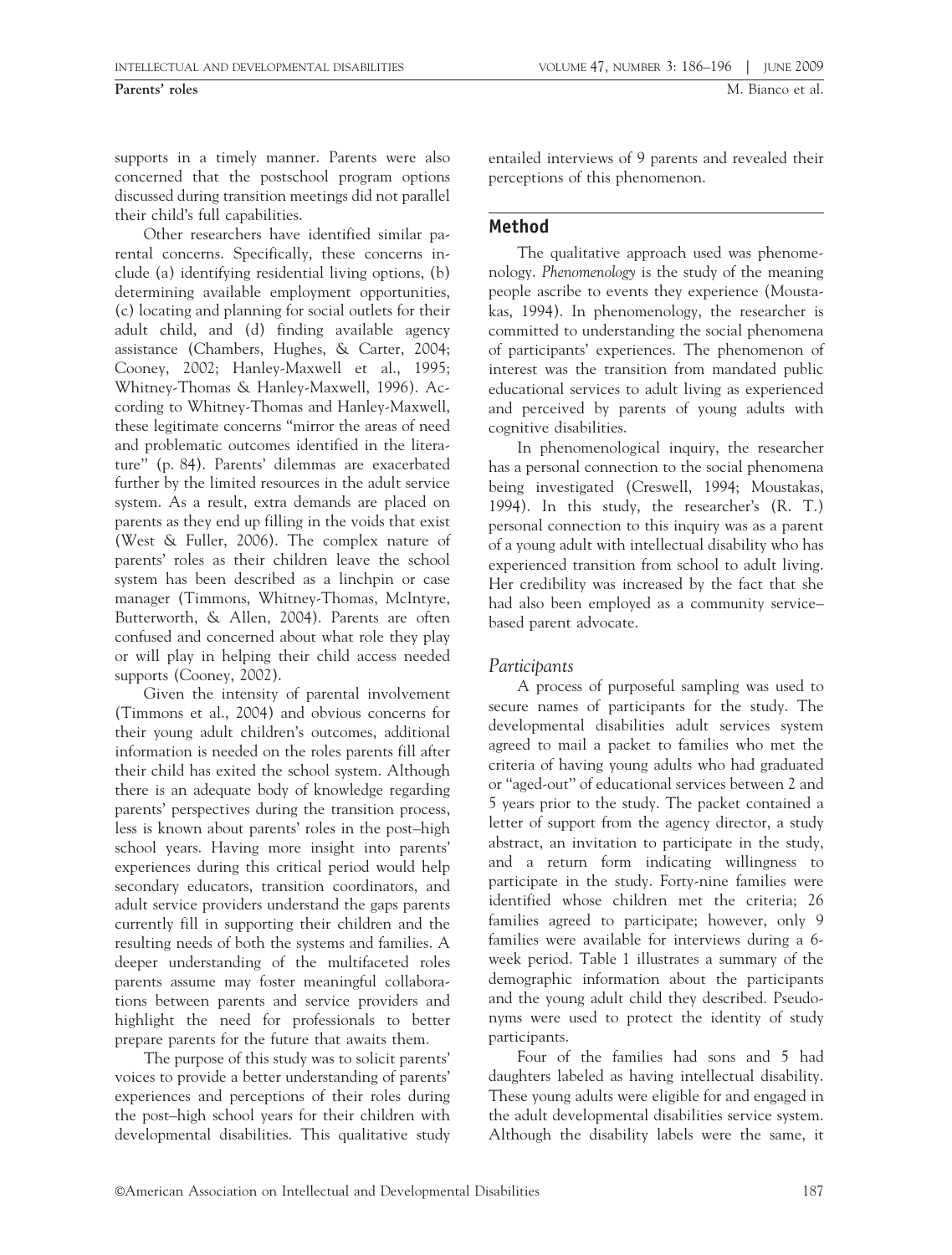| Parent name(s)      | Young adult's name | Gender | Age | No. of siblings | Place of residence      |
|---------------------|--------------------|--------|-----|-----------------|-------------------------|
| Carla M.            | Jeff               | M      | 24  | 1               | Group home              |
| Teresa S.           | Janelle            | F      | 27  | 1               | Host home               |
| Carolyn H.          | Monica             | F      | 25  | 5               | Lives with parents      |
| Michelle K          | Alex               | M      | 26  | 1               | Host home/parent owned  |
| Helen R.            | Deborah            | F      | 26  | 0               | Host home/parent owned  |
| Ann S.              | Lucy               | F      | 26  | 1               | Host home/parent owned  |
| Rachael and Mark W. | Paul               | M      | 24  | 3               | Group home              |
| Joyce H.            | Sue                | F      | 27  | 1               | Host home               |
| Karen J.            | David              | M      | 25  | 1               | Apartment with supports |

Table 1 Demographics of Participating Families

became clear during the interviews that the young adults demonstrated a range of abilities and required varying levels of supports. For example, some of the young adults required extensive supports to live in a supported living environment and needed assistance and monitoring for most aspects of their lives (e.g., cooking, shopping, medical care, money management, household maintenance, organizing recreational activities). Several of the other young adults required more intense, pervasive supports, including having another person actually do daily living tasks for them (i.e., cooking, dressing, grooming, shopping).

The young adults' mean age was 26 years old. All were employed in a vocational facility that provided both sheltered employment and supported employment options. In terms of residential settings, 1 of the young adults was living with her parents, 5 lived in host homes (i.e., foster care with no more than three consumers in the home), 2 lived in group homes with three other consumers, and 1 lived semi-independently in an apartment.

Three of the families were single-parent households and the other 6 were two-parent households. The parents engaged in a variety of occupations, including owning their own businesses, accepting employment in a community business, and working in the field of education and in the health care profession. The average level of education for both mothers and fathers was slightly higher than the average reported for adults in the state where the study was conducted (i.e., Colorado; U.S. Census, 2000). All of the parents had completed at least a high school education and most had some college education. The median income level of the participants was between \$60,000 and \$80,000 per year. Eight of the 9

families had other children in addition to the focus individual. All were Caucasian, monolingual English speakers living in a small city with a population of 125,000.

# Data Collection

Data were collected using face-to-face, semistructured interviews. As illustrated in the Appendix, open-ended questions and associated prompts were developed to elicit parents' responses around themes of experiences, types of supports needed by their young adult child in various settings (home, work, social), parents' roles in providing supports, typical daily schedules, resources needed and the people who provided them. For example, participants responded to the query, ''Tell me about your experiences as a parent since your son/daughter exited high school?'' For this question, prompts included, ''In what ways are things the same as when your son/daughter was in high school and in what ways are things different?'' Both parents (if it was a two-parent household) were invited to participate in the interviews although only 1 of the 6 fathers chose to do so.

The researcher interviewed each of the 9 participants one time. She had no prior relationship with any of the participants. Interviews were audiotaped and lasted approximately 90 min each. The audiotapes were transcribed verbatim, resulting in 174 single-spaced pages of data. Data analysis techniques involved inductively sorting participants' transcribed perceptions into codes, following a process described by Patton (1990). In the first phase of analysis, each interview was reviewed lineby-line and key phrases, short stories, and coherent thoughts were bracketed into 70 distinct segments. Data segments across all interviews that touched on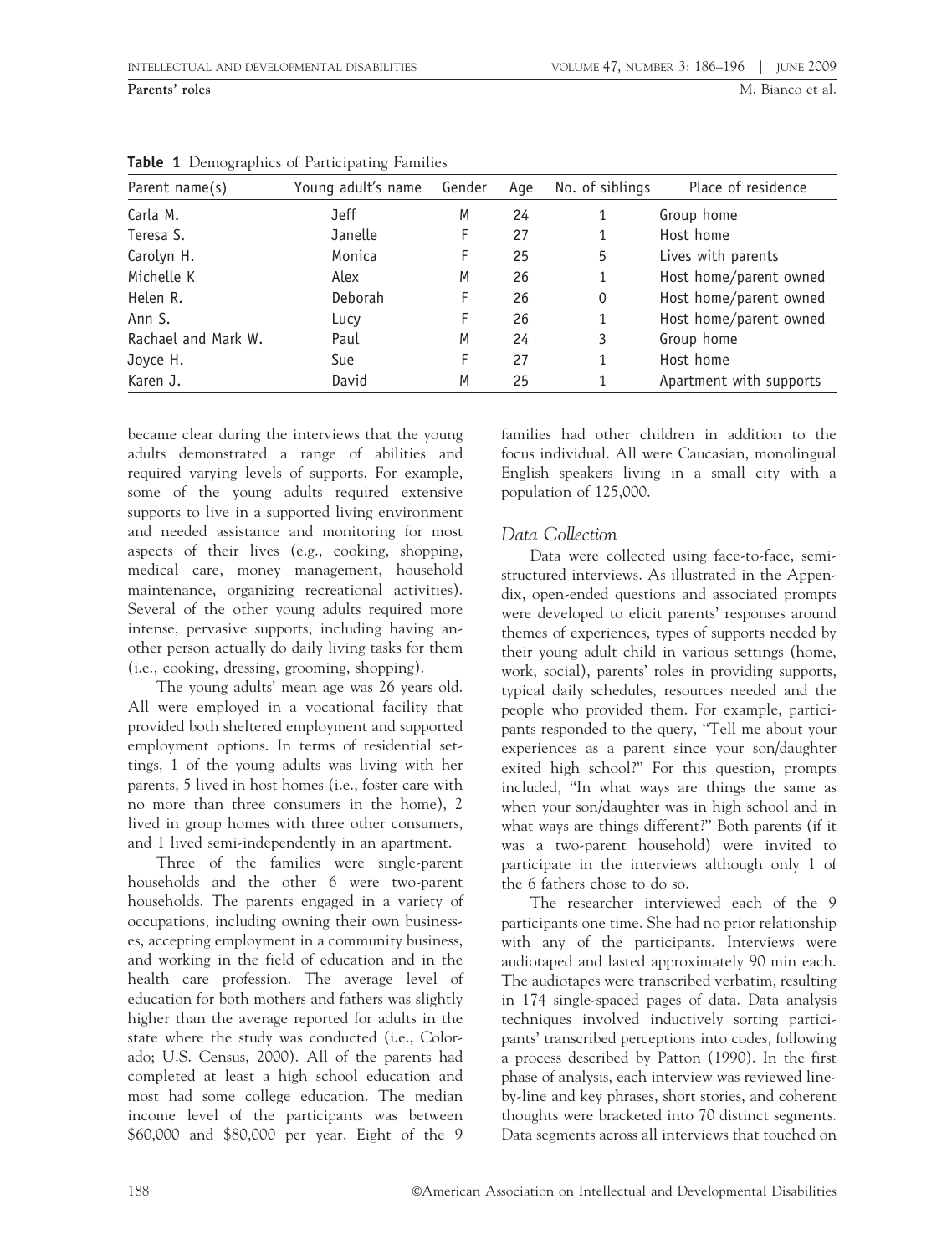Parents' roles M. Bianco et al.

similar topics were clustered together and given a thematic name, reducing the data to 28 codes. For example, these codes were sorted by the interview questions they addressed so that the researcher could analyze the answers (Miles & Huberman, 1994). Ideas that were found in multiple responses across all of the questions became five broad themes (i.e., involvement, vision for their children's future, relationships, school system issues, and adult service issues). This article focuses on one theme: parents' perceptions of their roles when their children completed high school.

Several steps were taken to address researcher bias. The researcher used HyperRESEARCH (ResearchWare, 2000) management software to assist with data management and to create an audit trail. In addition, the researcher kept field notes of observations and interpretations at the time of the interviews. These notes were later used to clarify any vagaries found in the interviews. The researcher disclosed to participants that she is the parent of a young adult with developmental disabilities. She also shared her beliefs about the need for inclusion and the value of promoting individual's selfdetermination. Two researchers familiar with qualitative methodology were also asked to review data coding and reach consensus regarding data categorization and identification of themes (Gliner & Morgan, 2000). Trustworthiness and transparency were further assured by asking participants to review the ''parent involvement'' theme (i.e., member checking) and comment on its veracity. All the participants reviewed the interviews; participants' responses indicated that their perceptions had been captured.

# Results

Parents' responses to the interview questions shown in the Appendix captured their perceptions regarding the roles they played in supporting their children in the post–high school years. The participants perceived they had few opportunities to learn about the new roles they would play after their children graduated or exited high school and, therefore, felt poorly equipped to deal with a heightened level of responsibility and the realities that awaited them. Parents described an increase of intensity with regard to time, effort, and the complexities of their post–high school involvement in their children's lives. Consequently, parents reported feeling stressed, anxious, and fearful in performing these roles. One parent stated, ''Everybody is different but with a handicapped child the transition is much different than when your regular kids leave. It's much more drawn out. You worry about them at a different level.'' Similar to Kraemer and Blacher's (2001) study, these parents discussed the lack of available adult service options after their child left school. This is evidenced by one parent's statement, ''But then she graduated and then they had no place for her—She was on a waiting list. And so she was home with me for about 4 months.''

The roles articulated by the participants in this study match and confirm those conceptualized by Wandry and Peet (2003) as, ''Parents as collaborators; parents as decision makers and evaluators; parents as role models, trainers, and mentors; parents as instructors; parents as systems change agents'' (p. 12). Each role is described and illustrated with parents' quotes. The categories of trainer and instructor have been collapsed because these roles are similar in context.

# Parents as Collaborators

Collaboration refers to establishing partnerships based on a common vision (deFur, 2003), parity, and trust (Friend & Cook, 2007). In the current study, parents described their need and desire to establish collaborative relationships with adult service agencies and direct service providers. For parents, establishing these relationships was critically important to ensure that existing service gaps were filled and that the young adult's needs were met, thus providing a sense of relief for the family. In some cases, the collaborative partnerships were successful, whereas in others they were not.

Parents viewed successful collaborations as trusting relationships that offered support and a shared concern for their adult child. One parent described how her relationship with her son's employers offered a sense of support and relief when they noticed and responded to her son's signs of ill health.

Yes, he's worked there for 6 years, when they first opened. It's really cool cuz the people at work also kind of are caretakers for him. Cuz when he's not feeling well, when he wasn't feeling well, they said ''we're concerned about David.''

Parents appreciated relationships that felt like extended family. For example, 1 parent described how her daughter was included in the provider's family celebrations.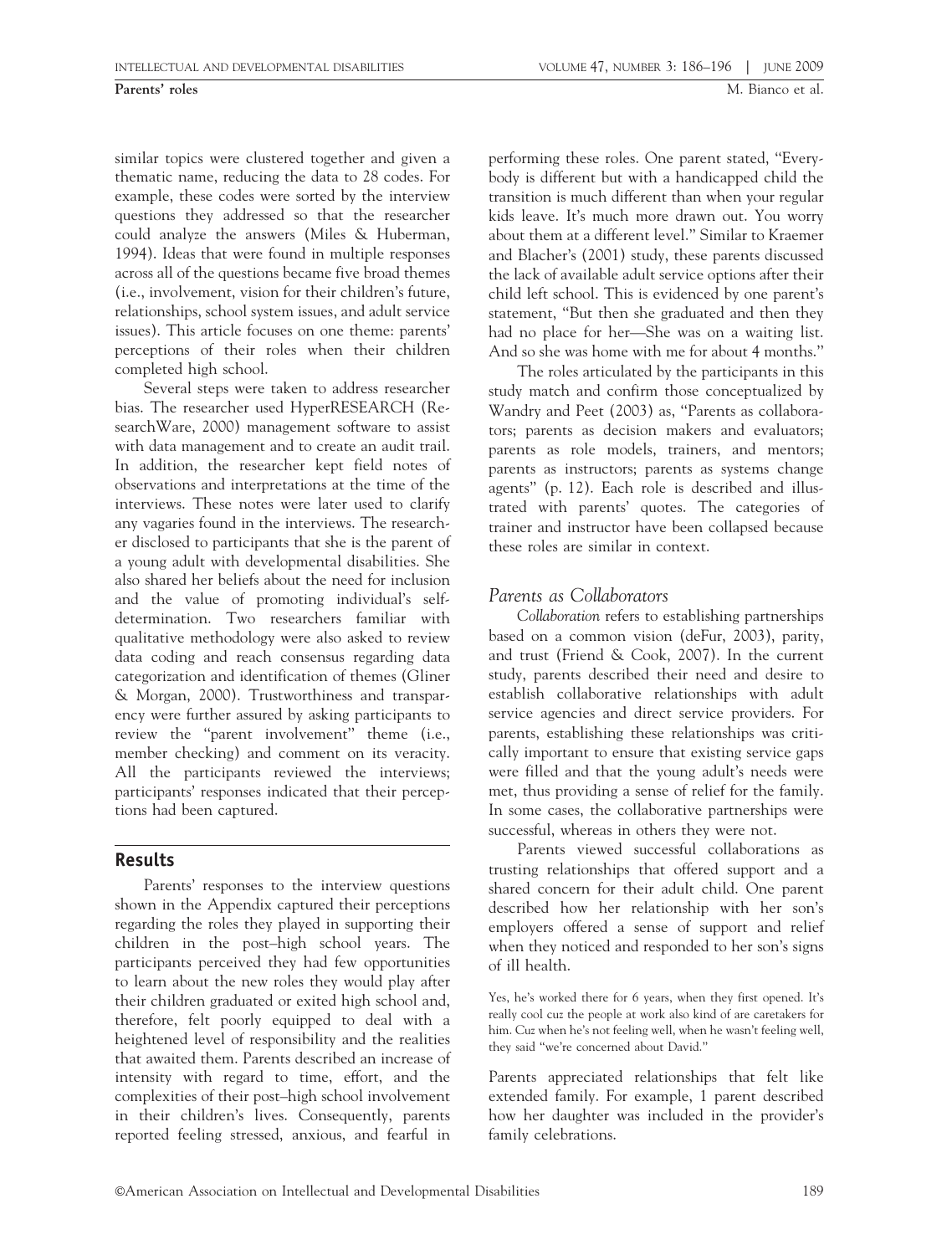And oh and there's, yeah—usually there's something—like next week is Polly's (granddaughter) birthday so then there's always the big birthday parties and she always goes to all the families' things like that.

Many parents in this study did not always feel that their relationships with agencies and service providers were welcomed or collaborative. In fact, as expressed by this mother, parents did not feel listened to.

Sometimes I feel as though in dealing with the different agencies; in dealing with people at BB [adult service agency], at DD [adult service agency] or even dealing with her own provider, that I am viewed as either being too lackadaisical about things or not really being as concerned as I should be, or just plain dumb.…I just want to go up and shake people and say, ''You know I carried this child in my body. I've been with her for all of this time and we've been through a lot and by golly I think I know how she is going to react to situations or how she's going to cope with this or you know, please listen to me. I'm not just talking through my hat.''

For other parents, establishing collaborative relationships with service providers proved difficult because of high turnover and constant change. This was a common complaint and cause of frustration that filtered many discussions. The rapidly changing support staff meant parents had to deal with the unpredictability of having to be available at all times to act as back up anytime paid support persons quit or were unavailable. This sentiment was clearly expressed by 1 parent: ''So whenever someone didn't show, then I was on call. Plan B—I was Plan B.'' Another parent expressed her frustration with rapid turnover and described her experience in this way:

Well, again, we got hit with that staff turnover type deal. Some lady came out and interviewed us and then quit 2 weeks later. Right, we always had somebody different. The whole SLS [supported living services] experience was horrible for the same reason. We dealt with 3 different people in that short amount of time; Three different ones for Paul because of the turnover.

Many parents also expressed concern regarding how constant change precluded their adult children's ability to form trusting relationships with support providers.

Yeah, and here we are trying to hire people to become his friends and he doesn't understand that they're still employees and they have to live by those rules and not the rules of friendship. It's just so hard for him to understand…He had a couple of helpers but the helpers never stay very long. You know two or three months and then they moved on to something else.

This sentiment was expressed again by another parent. ''And she [Sue] got so lonesome [living in her own apartment] and of course when you have to rely a lot on providers, it just doesn't work because they come and go so often.''

Parents articulated that service providers did not fully appreciate the value of their contributions as collaborators; however, it seemed clear to parents that service providers depended on them to fill in the gaps. Parents frequently spoke about the unpredictable nature of having to readjust work schedules or having their personal lives in flux, while acting as back-up support to provide direct care. These activities were not perceived as collaborative by parents, because when and if parents stopped performing them, the services would end. Parents expressed concerns that their roles were dictated by the reality that the adult service system was fraught with the rapid turnover of part-time workers.

With each change in personnel, parents had to help new staff learn how to care for their adult child. When service providers were not available, parents had to provide direct care themselves. In these roles, parents had to act as instructors, trainers, role models, and mentors.

# Parents as Instructors, Trainers, Role Models, and Mentors

Kolb (2003) referred to parents' potential to act as trainers, role models, and mentors for other parents. In our study, parents did not describe their influence on their peers but talked instead about how they provided instruction, training, and supervision for their adult children and service providers. Families spoke about taking on a variety of roles in response to situational needs such as acting as case managers and providers of direct service through a variety of activities, such as developing opportunities for work or recreational activities, monitoring daily events, supervising the handling of bookkeeping and paperwork required by adult service systems, and specific supervision and training of personal attendants.

Parents spoke about their roles in teaching their children job-related skills. For example, 1 mother spoke about being a job developer and job coach for her child: ''I was the main support [for a job] and I'm also the main reason why we're not doing it still. Because it became unwieldy and I did not have enough time to be that support person.''

Another parent spoke of her need to keep constant vigilance over the day-to-day concerns for her daughter: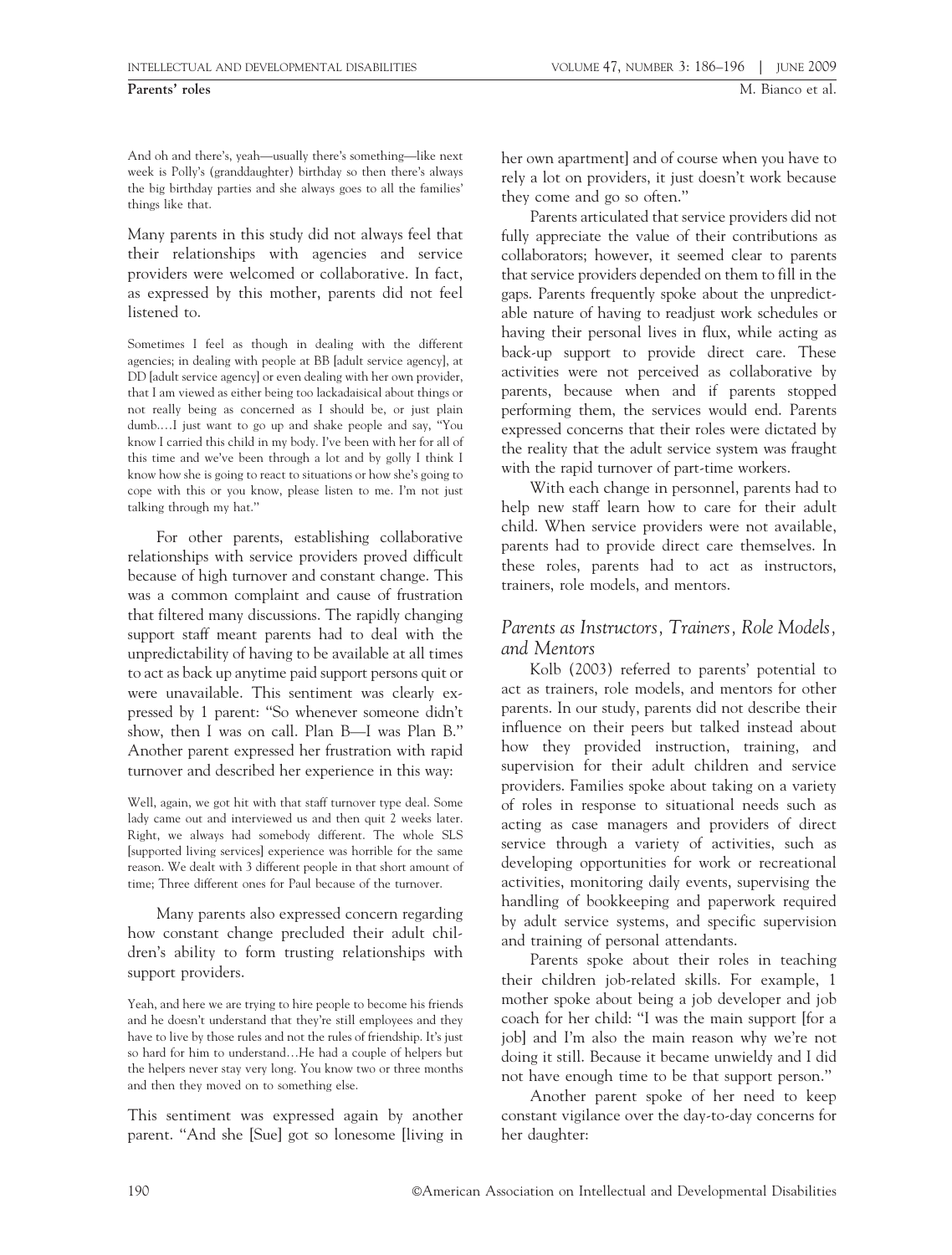When she was home in her apartment, every night at 9:00 she would call me. And we would go through the list. ''Now did you lock your door? Did you check behind the door?'' Every night. And if I called her and said ''you know I'm going to bed early tonight,'' it didn't matter. She still called at 9:00. It was such a routine.

Parents also reported the need to closely train and monitor service providers. Their concern stemmed from their perceptions that the service providers were usually young, untrained people who did not stay with their jobs for long and did not really understand how critical their support was for the young adults. Every family had stories about service providers who did not show up when scheduled and the problems that ensued as a result. One mother expressed her frustration by stating, ''And that's the part that was really hard to get them to understand. 'It's an hour. I'm only here for an hour.' Yeah but, that's an important hour for Sue.''

Similarly, another parent talked about her need to supervise and train providers with important financial bookkeeping tasks.

And then as far as supervising—I made sure that they did what had to absolutely be done. Like send in pay stubs into SSI or things like that. Things that couldn't be passed over from one week to the next. Some of it you kind of let slide, but a lot of it, you can't.

One mother spoke of her involvement in providing specific training for attendant care and her sense of relief when she was able to find a housemate to take on her role as a caregiver and provide the same level of care she once provided. ''At any moment it could crumble away but since the beginning of February, Deb has had the most excellent, excellent housemate who moved in and she's responsible. She's actually me Monday through Friday.''

In some cases, providing support was short term; however, for many parents, the level of support they provided was intense and required long-term commitment, as illustrated in the following account: ''Our weekend person, so-called anyway, was hired at the beginning of the summer but couldn't begin until August 1. So I've been the weekend person still.''

Although parents did not discuss their roles as mentors for other parents, they clearly saw the need for peer mentors and role models (Kolb, 2003) to help navigate their roles. For example, when asked what advice they would give other parents in a similar situation, this mother statement summarized what many parents shared:

Watch and see what other people are doing who have family members who have a similar profile. To look for mentors…. it's like seek out, find those examples that can show you what those possibilities are. Why would you try so hard if you always thought it was always going to be just like this? So seek out those stories, make connections with—it doesn't take a lot of people—it only takes one who can show you your possibilities.

#### Parents as Evaluators and Decision Makers

Clearly, a critical role for parents was to make decisions and to monitor the quality of services provided to their children. In schools, this role is associated with accountability in the individual education planning process and school monitoring (e.g., school improvement teams; Schoeller & Emanuel, 2003). In the role of evaluator and decision maker, parents will generally rely on their experiences about what has worked and what has not worked for their child (Schoeller & Emanuel, 2003). Participants in this study perceived evaluation and decision making to be tied directly to their child's daily activities: ''Well, we're there anytime there's a decision to be made. Anytime there's a new caseworker, or payroll or the checkbook things. So we're, still there to support her anyway that she needs it.''

As evaluators and decision makers, parents had to constantly assess the match between their child's needs and the care they needed or the quality of care they were receiving. One mother described a situation in which the person providing support had limited understanding of her daughter's emotional needs, and, as a result, the mother had to decide if a new support person was needed.

She [Lucy] is a very emotional person. Always has been and I think always will be. And I think this is part of when we have run into problems with our host home situation, it's been on an emotional level…And we are sort of at the point now of trying to determine if perhaps her provider is still going to be a good provider for her or perhaps it's time to find someone new.

Several families described the need for frequent evaluation of their child's adjustment and making important decisions based on their judgments. The following quote represents how 1 parent's evaluation of her daughter's living arrangement led to the decision to look for a host home:

She had lived on her own for four years in an apartment and that was with supported living services and that took a lot of effort on my part to help her maintain that. Even with the supported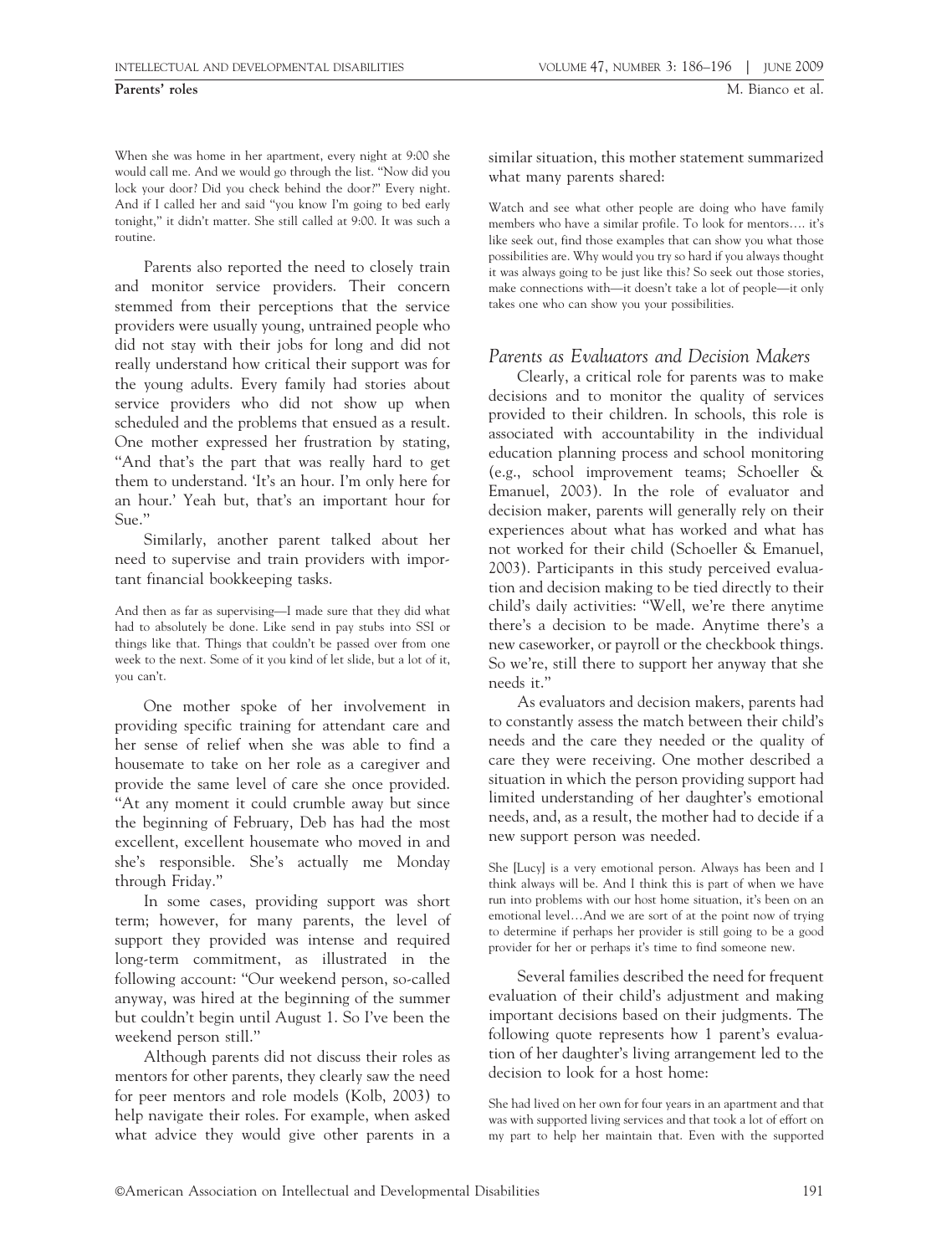living service—I mean we tried 20 some hours with that—and that did not work. It was just too many people in our life and lack of consistency and so I finally made the decision to go for the host home.

Parents found themselves responsible for identifying, anticipating, and planning for services their children would need as they moved into more independent living situations. Planning, in this situation, meant understanding the constraints of adult supports. For example, because residential opportunities are scarce in this time of large waiting lists, parents planned for and created alternative residential placements. Three families in this study invested in homes for their young adult children to live in. With the location secured, these families were able to concentrate on bringing the appropriate supports to their young adult. In doing this, parents found themselves in new roles: ones in which they had to advocate for needed services, relinquish some control, and nurture self-determination and self-advocacy in their adult children.

### Parents as Systems Change Agents

Parents discussed situations in which they had to advocate for required services. They also advocated for their sons' and daughters' independence from them. As advocates, parents actively monitored services and then requested changes and modifications in services based on their adult child's needs. Parents described the fights and battles they engaged in with adult agencies to obtain needed services. They worked to obtain employment, more and or different services, and fought when their children were denied what parents perceived to be critical support. The terminology used to describe these situations was often adversarial as shown in the following representative quote:

When he first went to ''BB'' [adult service agency], he was very unhappy because they had him in like a basic skills type classroom. They didn't go anywhere and he was just tied up in that classroom. They warehoused him and he did not like that…we had to fight—push them into getting him into a community program and so gradually we got him out a few hours a day. And now he's out pretty much most of the time.

Parents described the post–high school years as a time when they were striving to release some of their parental roles by advocating and supporting their sons and daughters in making their own decisions and choices. Along with parents' relinquishment of control came a responsibility for them to step back, observe, and then step back in as necessary—constantly monitoring, always striving for balance. Although parents sought to develop independence, self-advocacy, and self-determination for their adult children, these desires were often mediated by their children's ongoing needs for assistance. One parent shared,

So I stepped back and thought, Okay, Deb [fictitious name] is agreeing to these activities. Let's see what happens….You're always rebalancing. Because you don't just stop from being the person who makes all the decisions. You're clumsy and graceless about it sometimes. And what I've told people who are housemates is, you know, part of your job is pushing me out of the door.…And I continually step back so that I'm not micromanaging.

Striving to achieve balance required that the family support the young adult as a more active decision maker but be willing to intervene on their child's behalf as necessary. Families trained their children and the service providers about selfadvocacy. For example, when 1 young adult needed medical testing, his mother decided to let the professionals work with her son without her. This mother wanted her son to learn to speak for himself. She stated, ''When he did the sleep lab, I said, I'm leaving him. You'll have better communication with him without me there. Because if I'm there, he always turns to me and waits for me to answer the questions.''

One mother identified the need for selfdetermination as a necessary life skill, a skill that would help her daughter when she was no longer alive:

Yeah, I could be killed. And everyone—and it can happen to anyone. And that's why I put the most energy into getting Deb to describe her own needs. Our focus has been to push Deb in situations so that she's the one who decides if someone is doing an incompetent job or needs to be fired. Because the day will come that I can't make the call. And the sooner Deb's able to make that discrimination, the safer she is.

#### Summary

The families interviewed provided vivid descriptions of their experiences, responsibilities, and roles they played in supporting their children's entry into adult life. These parents were active participants in their children's lives at this juncture; they provided hands-on support as they exercised their new roles as collaborators, trainers, and change agents. The advent of their child's completing high school and moving away from home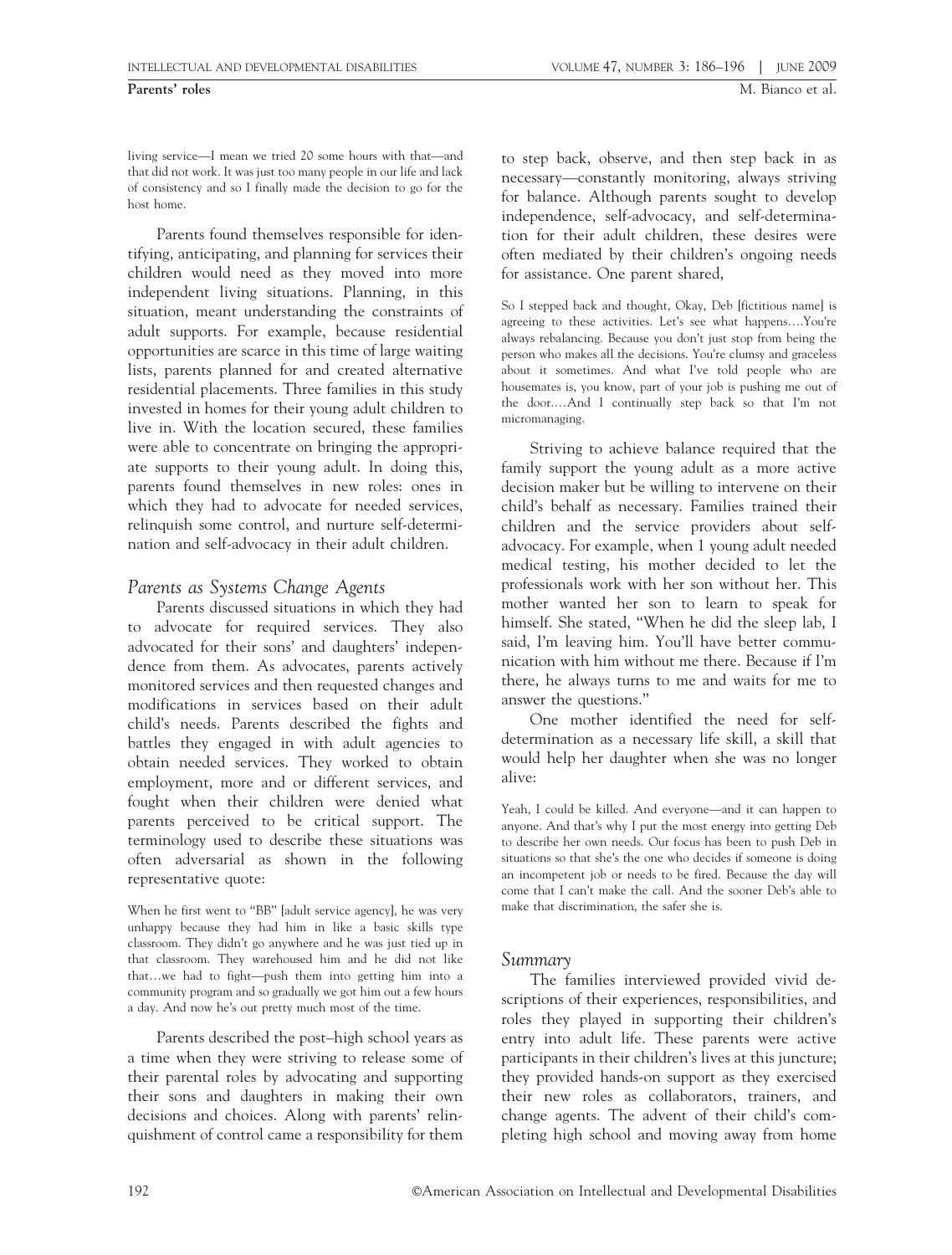Parents' roles M. Bianco et al.

was celebrated with caution, as parents' realized the intensity and complexity of their roles while they navigated the maze of adult services.

# Discussion and Implications

This study revealed several key themes regarding parental involvement in the lives of young adult children with developmental disabilities. Parents detailed their involvement in their adult children's lives and often compared and contrasted their experiences to those of parents who have typical developing children. Parents' discussions also centered on their necessity and availability to support situation needs, particularly when support services and personnel were unavailable, inconsistent, or inadequate. As a result, parents perceived themselves as acting in several different but related roles. Moreover, parents described their desire to strive for a healthy balance between being an advocate for their adult child and relinquishing some control so their child could individuate and become a self-advocate. Striving to achieve this balance required that parents continually ascertain when they needed to defer to their young adults and when to act on their young adults' behalf. One of the primary challenges parents faced was reconciling their young adults' needs to detach from the family with the service system's need for families' continued interventions. The ongoing involvement in their children's lives was time intensive and emotionally demanding.

This study illustrated the complexity of the roles parents play as their young adult children with developmental disabilities enter adulthood. This study supports Wehman's (1996, 2006) description of parental involvement in transition as a multiphase process. First, parents need to demonstrate an awareness of transition planning. They must also be ready to follow up on the implementation of these plans. Last, parents take on a role of accountability, making sure that transition plans are working and achieving positive outcomes for their adult children.

The families who participated in this study had varied levels of knowledge about what to expect after services from the educational system ended. Although many parents anticipated being actively involved in their children's postschool lives, they were surprised by the level and intensity of involvement. They felt their lives were unpredictable, as they had to constantly adjust work and

personal schedules to fill in service gaps. Parents were also surprised by lack of adult service agency supports. Although federal law addresses the need to provide training for families (Individuals With Disabilities Education Act, 1997), school systems apparently do not give this a high priority. These parents perceived they had few opportunities to learn about the roles they would play in the post– high school years and, therefore, felt unskilled and unprepared to deal with the realities that awaited them.

The study's participants described the ongoing nature of parental involvement. This meant acting as service coordinator and case manager for their children. As the lives of these families unfolded, the role of advocating for appropriate supports and services became a key aspect in achieving desirable outcomes for their adult children. These parents had the willingness, skills, and means to provide hands-on support whenever needed. Many families and adult children with disabilities are not so fortunate.

Findings from this study have important implications for teacher educators, secondary teachers, transition coordinators, parents, and adult service providers. All stakeholders need more information and a better understanding of the continued support parents provide their young adult children after they leave high school to grasp the types of support young adults need to develop independence and self-determination. The complexity and importance of parents in their children's lives suggest that teacher preparation programs offering coursework in transition and secondary services emphasize communicating and collaborating with parents. This focus should extend beyond the traditional view of parents as partners in the development of individualized education programs (IEPs) into developing communication strategies for discussing tougher issues and preparing for the realities of dealing with overburdened adult service agencies. For example, teacher preparation programs should include critical dialogue regarding the need for parents to help their children become more independent within the context of an inadequate service system (Sitlington & Clark, 2006).

Many of the families in this study reported feeling unprepared to navigate the adult service agency network. It is probable that the participants in the study had not envisioned what supporting their children to achieve adulthood would entail.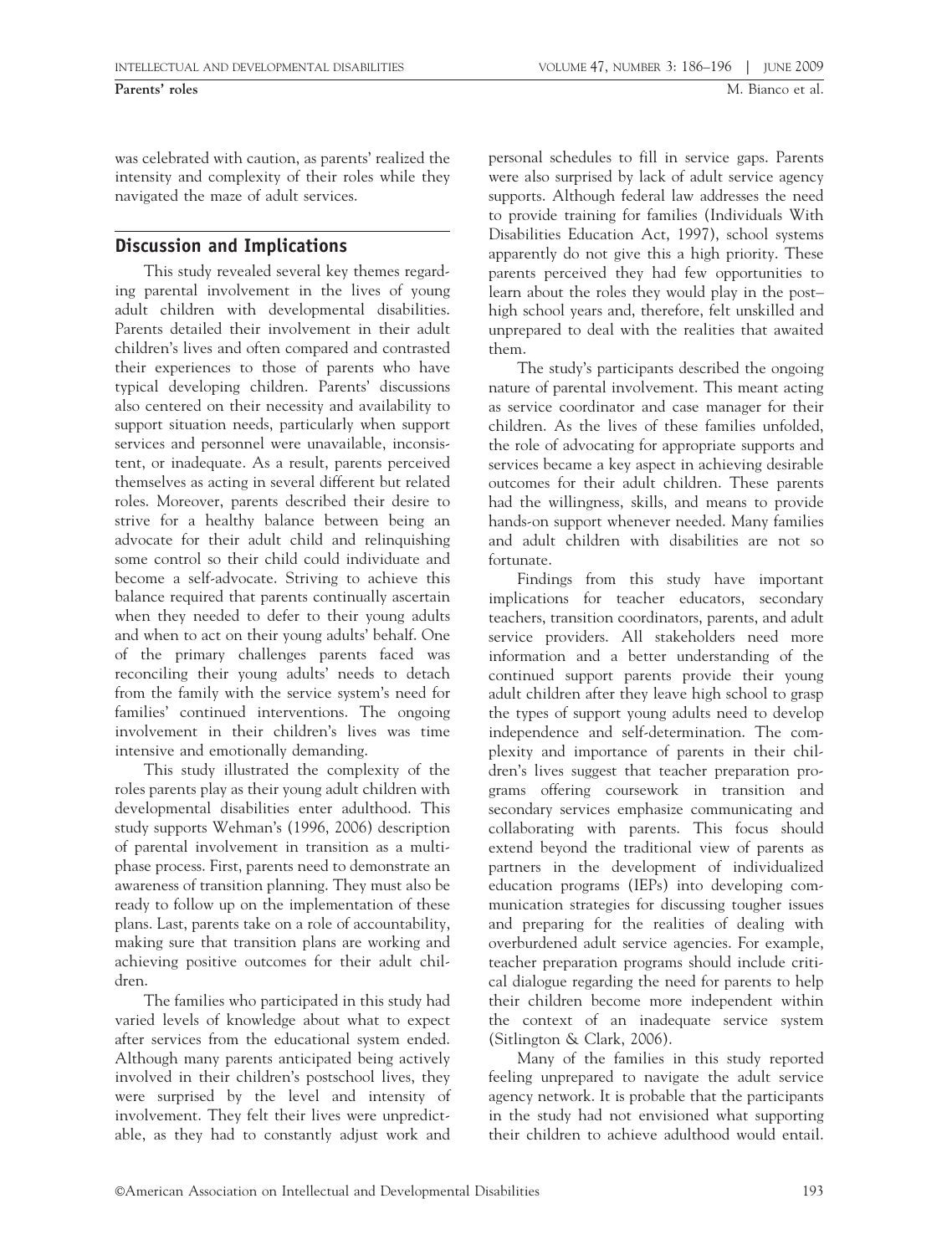One way to empower parents may be to encourage secondary teachers and transition coordinators to work with parents and engage in community resource mapping (see West & Fuller, 2006, for a complete description). Although there are many methods for conducting the mapping process, the end result should be a resource directory, guide, or database that can be used by all stakeholders. Engaging parents in this process before their children exit high school gives them an opportunity to explore all options and available resources. In addition, school personnel involved in transition planning should continue to forge strong interagency links and partner with these agencies to provide ongoing parent training on postschool options, including training and employment, housing, transportation, social and recreational activities, financial management, and health and safety.

Parents should be encouraged to form informal support groups and peer-mentoring programs. As evidenced in this study, parents reported feeling stressed, anxious, and fearful. Some of the identified fears were global in nature whereas others were more specific. Parents frequently discussed general fears concerning their child's social isolation and loneliness. Other fears were more specific, including (a) the loss of a particular support person, (b) the death of the other parent, and (c) the implications of their own mortality. Parents are encouraged to seek out other families to mentor them and create informal support systems as they navigate their new roles and confront their concerns.

A final recommendation includes recognizing the importance of continuity with case management services and the need for consistent relationships with families. As reported here, parents experienced a great deal of frustration and insecurity with the constant change of service providers. Rapid turnover did not allow sufficient time to build trusting relationships, which for families was a critical component in being able to relinquish some responsibility and control.

The study's findings are consistent with the previous 20 years of research about parents (Benz & Halpern, 1987; Everson & Moon, 1987; National Longitudinal Transition Study, 1989; Olsen et al., 1983). It seems little has changed; parents both then and now perceived themselves as playing a fundamental part in their children's adult lives, and the tension between parental oversight and adult system provision of services continues. Perhaps, it is time to acknowledge that parents' support of their adult children is needed to assure quality of life for the young adults and the family. Parent intervention and monitoring are necessary because the current adult system is overburdened and underfunded. The reality of the dynamic is that it is an uneasy partnership, with unspecified boundaries and roles.

The limitations of this study suggest areas for future research. First, this study examined the experiences of 9 families in one middle-class community. This small, homogeneous sample restricts the ability to generalize these findings to other parents. Furthermore, all parents in this investigation were Caucasian, monolingual English speakers. Future researchers should include a larger, more diverse sample of participants from differing communities to examine racial, ethnic, cultural, and socioeconomic influences in the roles parents fill in their adult children's lives.

### References

- Benz, M. R., & Halpern, A. S. (1987). Transition services for secondary students with mild disabilities: A statewide perspective. Exceptional Children, 53, 507–514.
- Brotherson, M. J., Berdine, W. H., & Sartini, V. (1993). Transition to adult services: Support for ongoing parent participation. Remedial and Special Education, 14(4), 44–51.
- Creswell, J. W. (1994). Research design: Qualitative and quantitative approaches. Thousand Oaks, CA: Sage.
- Chambers, C. R., Hughes, C., & Carter, E. W. (2004). Parent and sibling perspectives on the transition to adulthood. Education and Training in Developmental Disabilities, 39, 79–94.
- Cooney, B. F. (2002). Exploring perspectives on transition of youth with disabilities. Voices of young adults, parents, and professionals. Mental Retardation, 40, 425–435.
- deFur, S. H. (2003). Parents as collaborators. In D. Wandry & A. Pleet (Eds.), A practitioner's guide to involving families in secondary transition (pp. 27–40). Arlington, VA: Council for Exceptional Children.
- Everson, J. M., & Moon, M. S. (1987). Transition services for young adults with severe disabilities: Defining professional and parental roles and responsibilities. Journal of the Association for Persons With Severe Handicaps, 12, 87–95.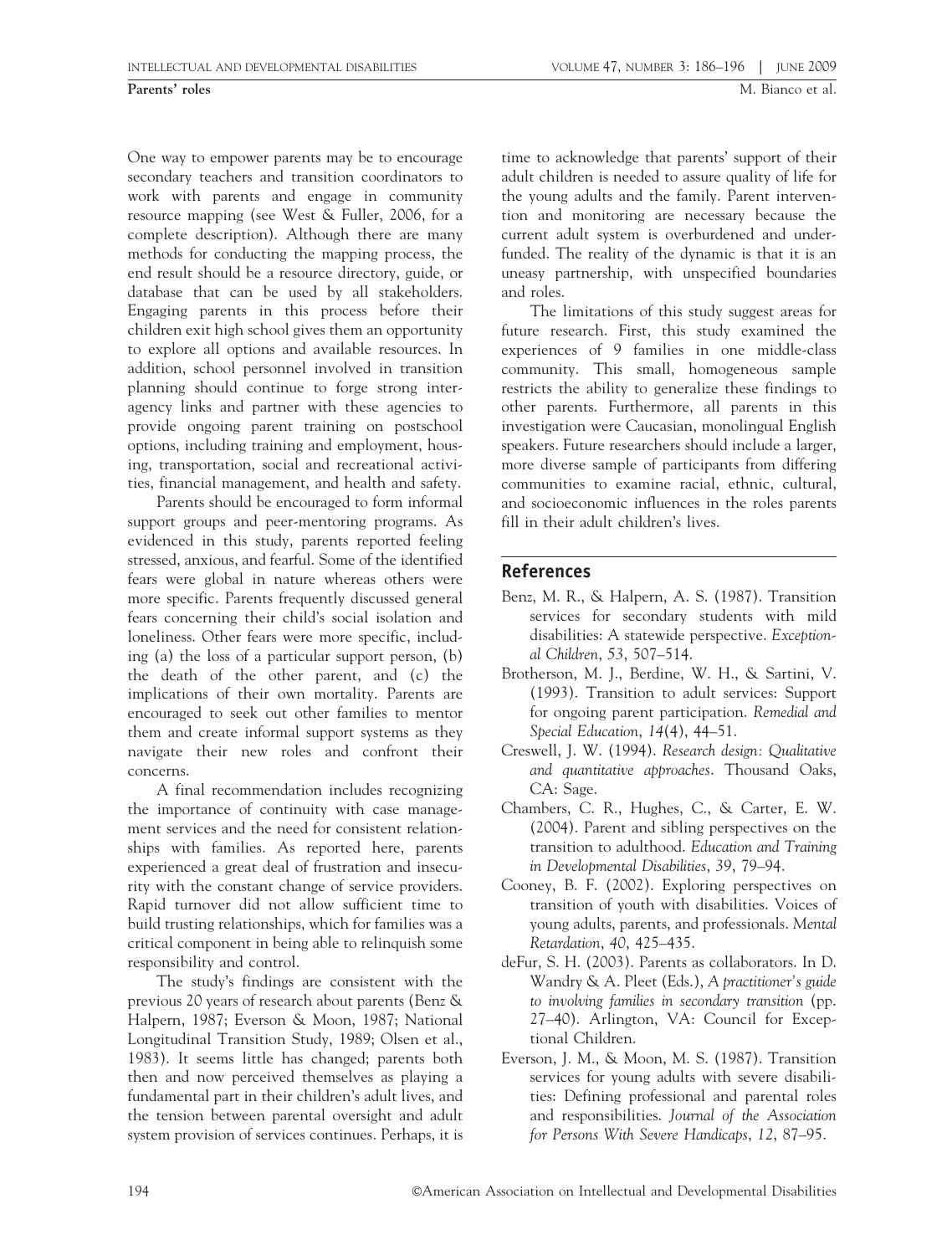- Parents' roles M. Bianco et al.
- Friend, M., & Cook, L. (2007). Interactions. Collaboration skills for school professionals (5th ed.). Boston: Pearson Education.
- Gliner, J. A., & Morgan, G. A. (2000). Research methods in applied settings: An integrated approach to design and analysis. Mahwah, NJ: Erlbaum.
- Hanley-Maxwell, C., Whitney-Thomas, J., & Pogoloff, S. M. (1995). The second shock: A qualitative study of parents' perspectives and need during their child's transition from school to adult life. Journal of the Association for Persons With Severe Handicaps, 20, 3–15.
- Individuals With Disabilities Education Act Amendment of 1997 (IDEA). PL 105-17, 20th U.S.C., 1400.
- Kolb, S. M. (2003). Parents as trainers, role models, and mentors. In D. Wandry & A. Pleet (Eds.), A practitioner's guide to involving families in secondary transition (pp. 59–70). Arlington, VA: Council for Exceptional Children.
- Kraemer, B. R., & Blacher, J. (2001). Transition for young adults with severe mental retardation: School preparation, parent expectations, and family involvement. Mental Retardation, 39, 423–435.
- Lloyd, R. J., Wehmeyer, M., & Davis, S. (2004). Family support. In D. E. Broli & R. J. Loyd, (Eds.), Career development and transition services (4th ed., pp. 94–116). Upper Saddle River, NJ: Pearson Prentice Hall.
- Miles, B. M., & Huberman, A. M. (1994). Qualitative data analysis: An expanded sourcebook (2nd ed.). Thousand Oaks, CA: Sage.
- Moustakas, C. (1994). Phenomenological research methods. Thousand Oaks, CA: Sage.
- National Longitudinal Transition Study. (1989, March). The transition experiences of youth with disabilities: A report from the NLTS. Paper presented at the Division of Research, Council for Exceptional Children Annual Meeting, San Francisco.
- Olsen, D., McCubbin, H., Barnes, H., Larsen, A., Muxen, M., & Wilson, M. (1983). Families: What makes them work? Beverly Hills, CA: Sage.
- Patton, M. Q. (1990). Qualitative evaluation research methods (2nd ed.). Newbury Park, CA: Sage.
- ResearchWare, Inc. (2000). HyperRESEARCH (Version 2.0) [Computer software]. Randolph, MA: Author. Available at http://www. researchware.com
- Rueda, R., Monzo, L., Shapiro, J., Gomez, J., & Blacher, J. (2005). Cultural models of transition: Latina mothers of young adults with developmental disabilities. Exceptional Children, 71, 401–414.
- Schoeller, K., & Emanuel, E. (2003). In D. Wandry & A. Pleet (Eds.), A practitioner's guide to involving families in secondary transition (pp. 41– 58). Arlington, VA: Council for Exceptional Children.
- Sitlington, P. L., & Clark, G. M. (2006). Transition education and services. Boston: Pearson/Allyn & Bacon.
- Timmons, J. C., Whitney-Thomas, J., McIntyre, J. P., Butterworth, J., & Allen, D. (2004). Managing service delivery systems and the role of parents during their children's transitions. Journal of Rehabilitation, 20(2), 19–26.
- Tobin, R. (2003). Transition to adulthood: Experiences of parents of young adults with developmental disabilities. Unpublished doctoral dissertation, Colorado State University, Fort Collins.
- U.S. Census Bureau. United States Census 2000. Retrieved July 20, 2006, from http://quickfacts. census.gov/qfd/states/08/08069.html
- Wandry, D., & Pleet, A. (Eds.). (2003). A practitioner's guide to involving families in secondary transition. Arlington, VA: Council for Exceptional Children.
- Wehman, P. (1996). Life beyond the classroom. Strategies for young people with disabilities. Baltimore: Brookes.
- Wehman, P. (2006). Life beyond the classroom. Strategies for young people with disabilities (4th ed.). Baltimore: Brookes.
- West, M. D., & Fuller, W. E. (2006). Housing and community living. In P. Wehman (Ed.), Life beyond the classroom (4th ed., pp. 369–385). Baltimore: Brookes.
- Whitney-Thomas, J., & Hanley-Maxwell, C. (1996). Packing the parachute: Parents' experiences as their children prepare to leave high school. Exceptional Children, 63, 75–87.

Received 10/3/06, first decision 2/28/07, accepted 10/15/08.

Editor-in-Charge: Susan Hasazi

#### Authors:

Margarita Bianco, EdD (E-mail: Margarita.Bianco